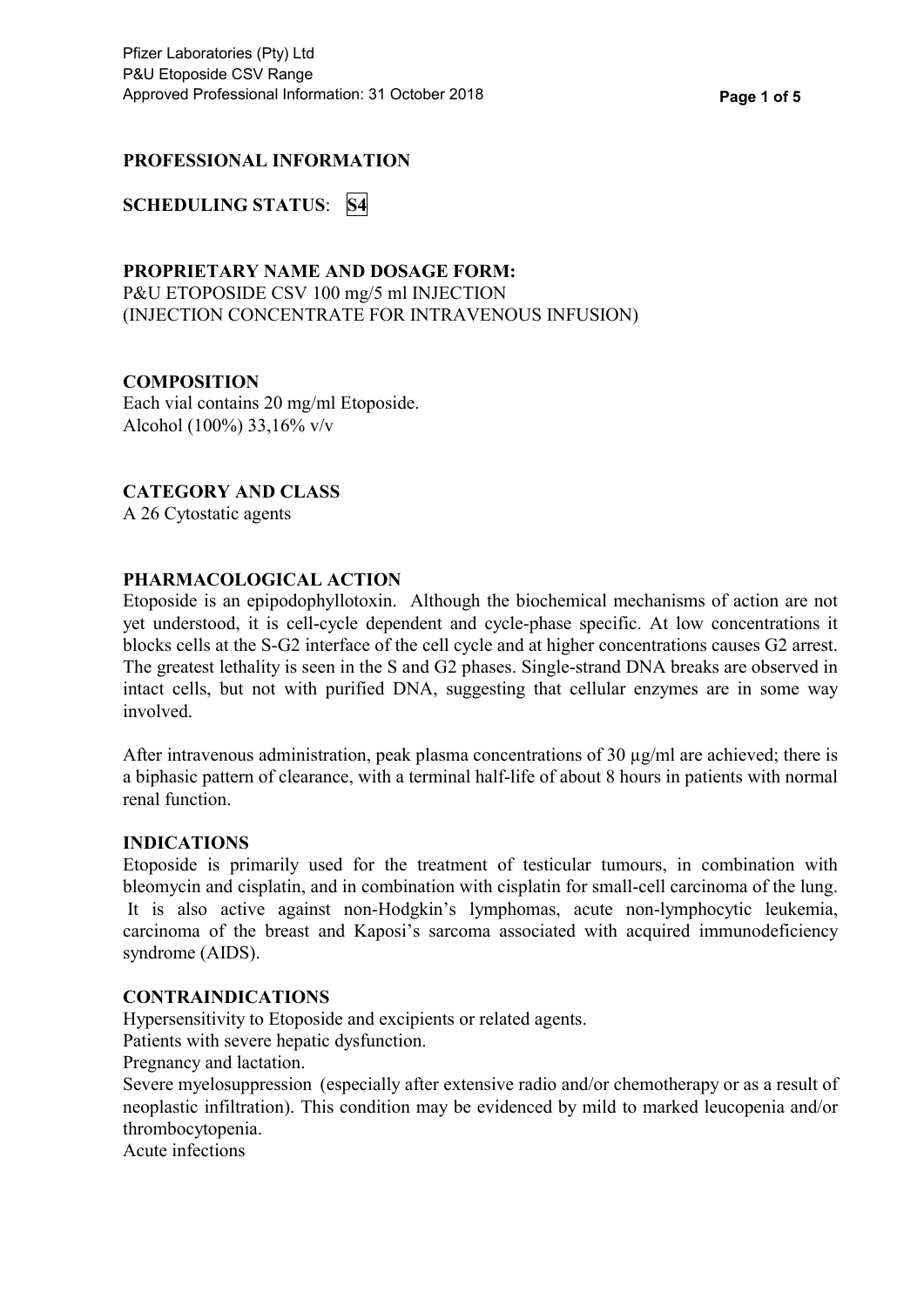Due to the possibility of carcinogenicity and mutagenicity of Etoposide, it should only be used in patients of child bearing age or if the expected benefits outweigh the risks of therapy and adequate contraception is used. The patient should be advised of the potential hazard to the foetus if she becomes pregnant.

Males undergoing treatment with etoposide should use contraceptive measures because of the mutagenic potential of the drug to induce chromosomal damage in spermatozoa.

The safety and effectiveness in children has not been established.

# **WARNINGS and SPECIAL PRECAUTIONS:**

ETOPOSIDE should only be administered by individuals experienced in the administration of etoposide chemotherapy. Appropriate management of therapy and complications is possible only when adequate diagnostic and treatment facilities are readily available.

Patients being treated with etoposide must be monitored carefully and frequently for myelosuppression both during and after therapy.

If radiotherapy and/or chemotherapy has been given prior to starting treatment, an adequate interval should be allowed to enable bone marrow to recover and circulating blood elements to return to acceptable levels.

Blood counts including measurement of haemoglobin concentrations or haematocrit, leukocyte and platelet count, should be carried out routinely at the start of therapy and prior to each subsequent dose routinely to help predict the onset of bone marrow depression.

Etoposide may also cause stomatitis which may be associated with considerable discomfort.

Hypotension may occur temporarily with intravenous infusion periods of less than 30 minutes. Special care is necessary in debilitated patients.

Liver and kidney function should be periodically monitored.

Anaphylactic shock followed by chills, fever, tachycardia, bronchospasm, dyspnoea and hypotension may occur. Etoposide should be discontinued immediately and pressor agents, adrenocorticoids, antihistamines or volume expanders should be used.

Bacterial infections should be brought under control before treatment with Etoposide commences.

In all instances where Etoposide is considered for chemotherapy, the physician must evaluate the need and benefit of the medicine against the risk of adverse reactions. In cases where severe reactions occur, the medicine should be reduced in dosage or discontinued and appropriate corrective measures should be taken according to clinical judgement of the physician.

Re-institution of ETOPOSIDE therapy should be carried out with caution, and with adequate consideration of the further need for the medicine and alertness as to the possible recurrence of toxicity.

Dose limiting bone marrow suppression is the most significant toxic effect associated with etoposide therapy, predominantly manifesting as leucopenia, but also thrombocytopenia and sometimes anaemia.

With leucopenia the nadir of the granulocyte count usually occurs 7 to 14 days after a dose with recovery usually complete by the 20th day. With thrombocytopenia, the nadir of the platelet count occurs 9 - 16 days after administration; recovery is usually complete by the 20th day.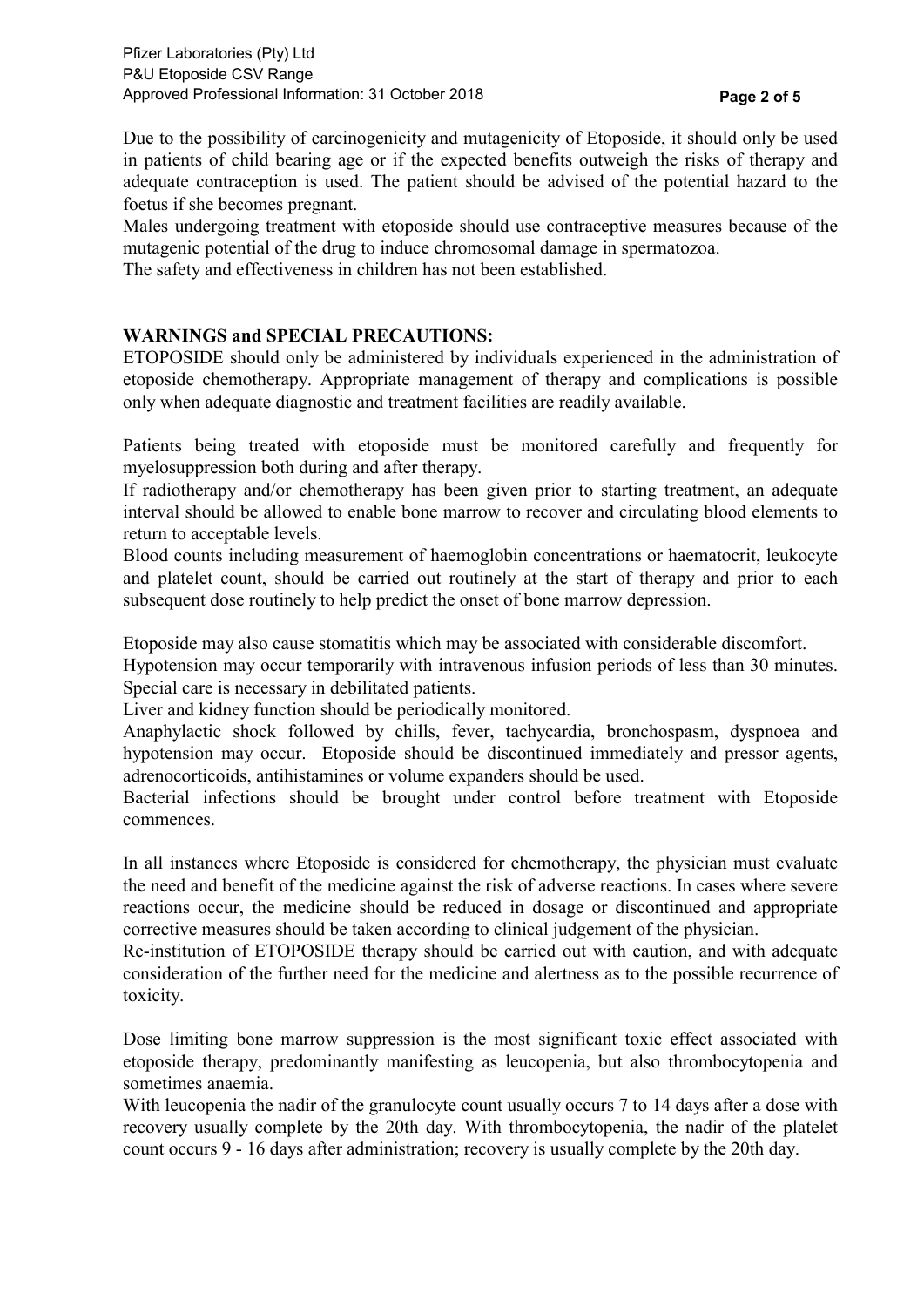# **ETOPOSIDE MUST NOT BE ADMINISTERED INTRA-PLEURALLY, INTRA-PERITONEALLY OR INTRA-ARTERIALLY**

# **DOSAGE AND DIRECTIONS FOR USE FOR INTRAVENOUS USE ONLY**

The prescriber should consult the current medical literature when choosing a specific dosage. The dose of Etoposide should be based on the clinical response and appearance or severity of toxicity.

Do not administer the injection undiluted.

Etoposide is given by slow intravenous infusion, over 30 to 60 minutes to avoid hypotension, in sodium chloride (0,9%) or glucose (5%) injection.

Usual doses of 50 to 120 mg per  $m^2$  body surface are given daily for 5 days. Lower doses have been suggested for lung cancer. Alternatively, 100 mg per m<sup>2</sup> has been given on alternate days up to a total of 300 mg per m 2 . Courses may be repeated after 3 - 4 weeks if the patient's haematological profile is within acceptable limits.

Dilution of Etoposide can be made with sodium chloride (0,9%) or glucose (5%) injection. Resultant concentrations should not be greater than 0,4 mg/ml since precipitation can occur. Discard any unused portions of the single dose vial after withdrawal of the required dose.

It is recommended that the ETOPOSIDE multidose vial be used within 16 hours after first opening the container.

Care must be taken to avoid extravasation, since severe pain and tissue damage may ensue.

Special precautions should be taken for the safe handling and disposal of Etoposide.

Guidelines for handling antineoplastic agents must be followed. Caution and proper disposal of needles, syringes, containers and unused medication, must be taken.

# **SIDE EFFECTS**

#### **Cardiovascular**

There have been reports of cardiotoxicity. Hypotension may occur temporarily with intravenous infusion periods of less than 30 minutes. Etoposide is an irritant or vesicant and produces local irritation; thrombophlebitis may occur at the site of injection. Extravasation may lead to ulceration and necrosis.

# **Neurotoxicity**

Peripheral or central neuropathies have been reported and include transient cortical blindness.

#### **Gastro-intestinal**

Nausea and vomiting occurs frequently. Stomatitis, diarrhoea, anorexia, abdominal pain, intestinal ulceration and perforation, oesophagitis and mouth ulcers may occur. Wound healing may be delayed.

#### **Hepatotoxicity**

Cases of serious hepatic toxicity have been reported, usually in patients receiving higher than recommended doses of etoposide.

# **Nephrotoxicity**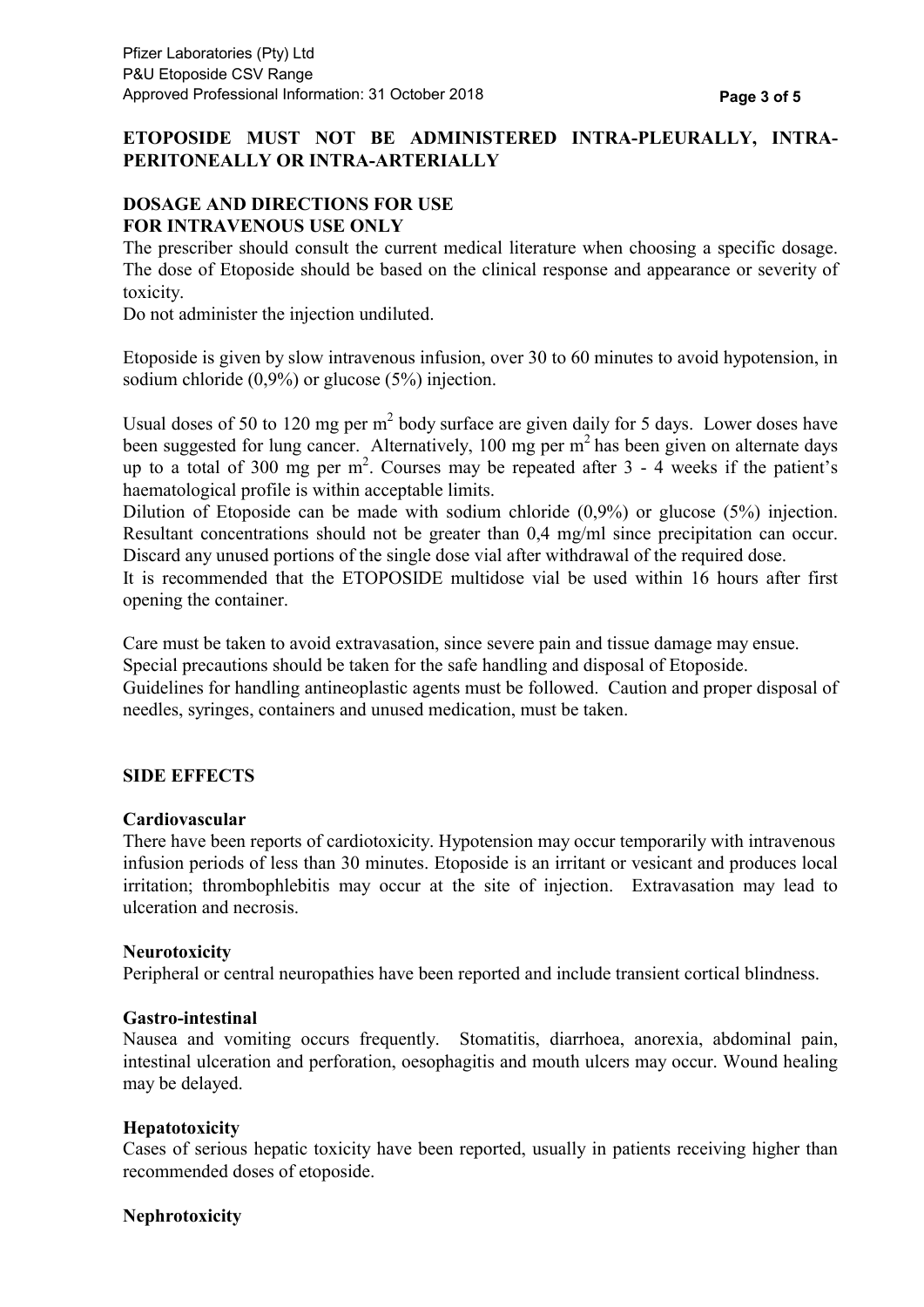Other adverse effects include hyperuricaemia and acute renal failure due to uric acid nephropathy which may result from the lysis of large numbers of cells and the breakdown of nucleoproteins; nephro-toxicity may also occur.

### **Other**

Other adverse reactions include alopecia. Reversible alopecia may occur in up to half of all patients.

Use of higher than recommended doses has been associated with metabolic acidosis.

Etoposide is an irritant or vesicant and produces local irritation and thrombophlebitis at the site of injection. Extravasation may lead to ulceration and necrosis.

The following effects have been reported: hypersensitivity or anaphylactoid reactions; fever; rashes; skin and nail pigmentation (may be part of an Addison's syndrome); pruritus; urticaria ; dysphagia; fatigue; somnolence; after-taste; hypertension and/or flushing; hyperphosphataemia and other disturbances of electrolyte balance. An apparent hypersensitivity-associated apnoea has been reported.

### **Fertility**

Etoposide administration may lead to suppression of ovarian and testicular function resulting in amenorrhoea and the inhibition of spermatogenesis. Gynaecomastia has been reported.

#### **Carcinogenicity**

Secondary malignancies may develop in patients who have previously undergone successful cancer chemotherapy, particularly where alkylating agents were used. This carcinogenic effect has been linked with the ability of antineoplastic agents to induce mutations and with the effects of prolonged immunosuppression, but it is not possible entirely to separate the effects of chemotherapy from those of radiation and the underlying defects associated with the disease state.

### **KNOWN SYMPTOMS OF OVERDOSAGE AND PARTICULARS OF ITS TREATMENT**

See "Side effects and Special Precautions". Overdosage of etoposide is accompanied by severe myelosuppression and severe nausea and vomiting. Treatment is symptomatic and supportive.

#### **IDENTIFICATION**

A clear, colourless solution free from foreign particles.

#### **PRESENTATION**

P&U ETOPOSIDE CSV 100 mg/5 ml INJECTION: Single dose plastic vial containing 20 mg/ml